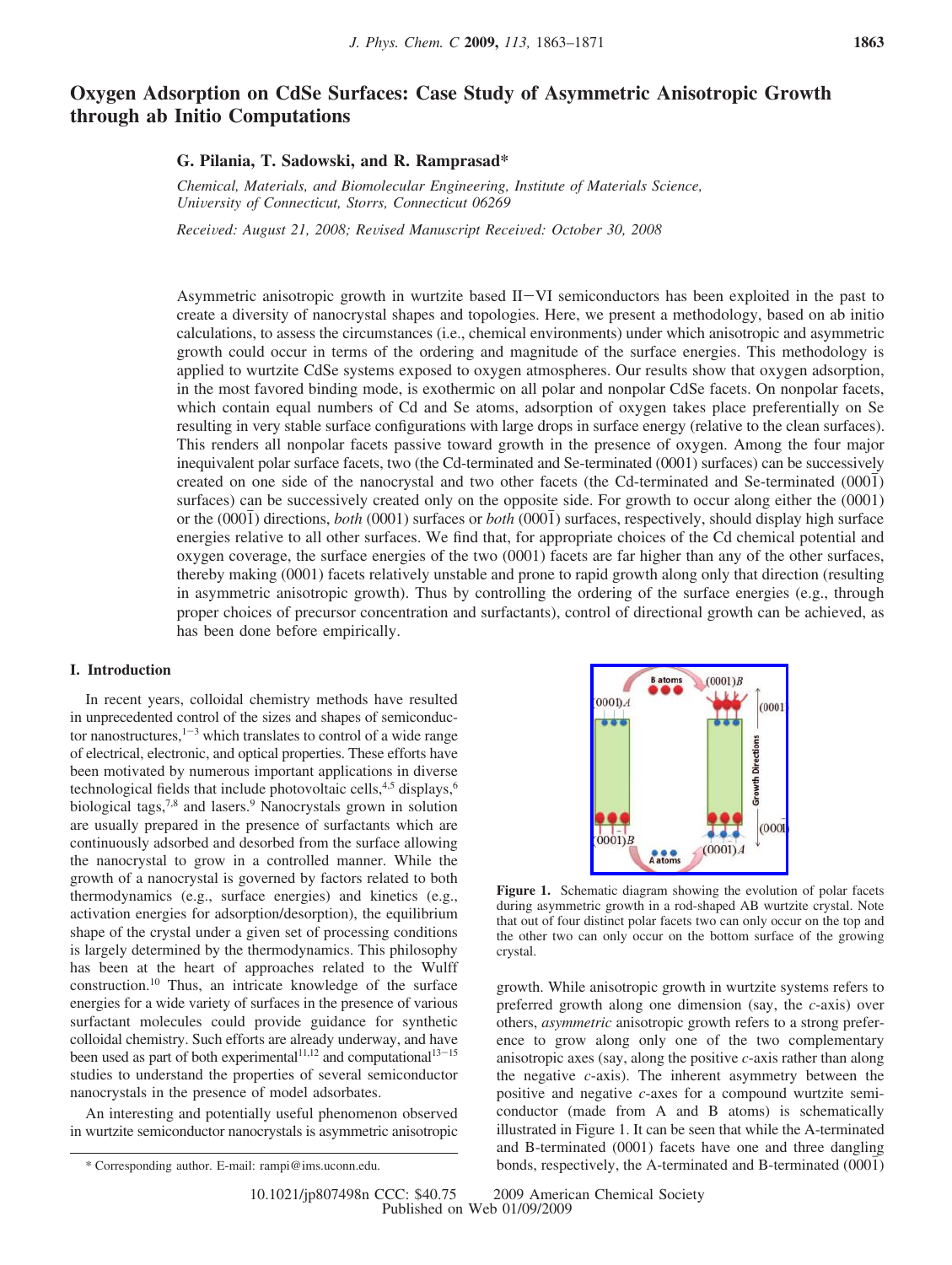facets have three and one dangling bonds, respectively. Thus, these systems display four *inequivalent* {0001} surface facets, with two of them occurring exclusively on one side and the other two on the opposite side. Therefore, growth along one direction will be controlled by one pair of surfaces, while growth along the opposite direction will be controlled by a different pair of surfaces. Since different conditions can stabilize the surfaces to different extents (and hence growth rates), asymmetric growth has become possible, and has been exploited (through control of surfactants, ambient atmospheres, and temperature) in the creation of a wide diversity of structures, including nanorods, nanoribbons/nanobelts, nanosaws, nanoflowers, and tetrapods starting from spherical CdSe, CdTe, ZnO, ZnS, and CdS colloidal nanocrystals.<sup>1,16-24</sup>

In the present paper, we focus on wurtzite CdSe as a model system, as this is one of the most important, frequently studied, and versatile II-VI compound semiconductors. Not only has asymmetric growth been demonstrated in this system through control of temperature, ambient conditions, and precursor concentration, $24-27$  but it has also been observed that exposure to oxygen at low temperatures leads to the formation of asymmetric CdSe nanorods from originally spherical nanocrystals (with minimal change in the diameter).<sup>28</sup> While ab initio computations have been performed in the past to understand the reasons for anisotropic growth of CdSe nanocrystals,<sup>11,12,29,30</sup> mechanisms underlying *asymmetric* growth have not been studied in detail. It appears that a fundamental study of the factors controlling the asymmetric growth of wurtzite nanostructures would help further extend our understanding of shape control of nanostructures.

The present study starts with a comprehensive reassessment of the various surface energies of wurtzite CdSe, and the changes in these surface energies as a function of oxygen coverage. Surfaces of wurtzite CdSe explored in the present study are the nonpolar (1010), (0110), and (1120) facets and the polar Cdterminated (0001), Se-terminated (0001), Cd-terminated (000 $\overline{1}$ ), and Se-terminated  $(000\bar{1})$  facets. The nonpolar facets display low surface energies in the presence or absence of oxygen, and are expected to be passive to growth. The polar facets, on the other hand, owing to their larger surface energies, control the degree of anisotropic growth. In addition, we will point out that the drastically different ordering and magnitude of the nonpolar surface energies (and their dependence on the presence or absence of oxygen, and precursor and surfactant concentrations) are expected to play a crucial role in controlling asymmetric anisotropic growth. Moreover, we will find that asymmetric growth is more a rule than an exception in these (and perhaps other) wurtzite systems, owing to the vastly different surface energies of the  $(0001)$  and  $(000\bar{1})$  based facets. The choice of oxygen as an adsorbate has an added advantage. It has allowed us to probe the nature of the various surface facets considered, in terms of surface unsaturations, dangling bonds, and valence electron counts.

The remainder of the paper is organized as follows. In section II, we describe technical aspects pertaining to our first principles calculations and CdSe surface models. Details concerning the determination of surface energies in the presence and absence of O adsorbates are discussed in section III. Our results are presented in section IV, followed by a discussion of the implications of our results for asymmetric growth in section V. Finally, we collect our conclusions in section VI.



**Figure 2.** Top and side views of the nonpolar  $(01\bar{1}0)$  facet before  $(A, A)$ B) and after (C, D) relaxation. Se atoms are colored yellow, and Cd atoms are colored gray. The primitive surface unit cell is highlighted in panel A.

# **II. Methods**

**II.A. Computational Details.** All results presented here were performed using density functional theory (DFT) at the local density approximation  $(LDA)$  as implemented within SIESTA, $31$ a local orbital DFT code.<sup>32</sup> Cd and Se core electrons were described by norm-conserving nonlocal pseudopotentials of the Troullier-Martins type<sup>33</sup> with atomic configurations of [Kr] $4d^{10}5s^25p^0$  and [Ar  $3d^{10}$ ] $4s^24p^4$ , respectively. A double- $\zeta$ plus polarization (DZP) basis set was used for all calculations with an orbital confining cutoff radius specified by an energy shift parameter of 0.006 Ry. A Monkhorst-Pack *<sup>k</sup>*-point mesh of  $6 \times 6 \times 4$  yielded well converged bulk results. As a test of pseudopotentials and computational method, bulk wurtzite CdSe calculations were performed. The calculated *a* and *c* lattice constants were 4.29 Å and 6.82 Å, in good agreement with prior work at the same level of theory,  $34,35$  and with the corresponding experimental values.<sup>36</sup> Surface calculations employed a Monkhorst-Pack *k*-point mesh of  $6 \times 6 \times 2$  to yield converged results. Relaxation of the surface structures was accomplished by requiring the forces experienced by each atom to be smaller than 0.04 eV/Å.

**II.B. Description of the Surface Facets.** Surfaces of wurtzite CdSe may be polar or nonpolar, depending on the stoichiometry of the atoms contained in the surface plane. Nonpolar surfaces are stoichiometric, containing equal numbers of Cd and Se atoms. In the present work, we have considered the three most stable nonpolar facets, viz.,  $(10\overline{1}0)$ ,  $(01\overline{1}0)$ , and  $(11\overline{2}0)$ . Schematics of the starting geometry of slabs containing these surfaces are shown in Figures 2, 3, and 4 (panels A and B). The corresponding relaxed geometries, shown in Figures 2-4 (panels C and D), will be discussed in section IV. We note that while each surface atom on the  $(0110)$  surface displays two dangling bonds, those on the  $(10\overline{1}0)$  and  $(11\overline{2}0)$  surfaces display one dangling bond. This observation will be relevant in the discussion of surface relaxation and energetics. The primitive surface unit cells for the  $(0110)$  and  $(1010)$  facets highlighted in Figures 2A and 3A, respectively, contain one surface Cd atom and one surface Se atom. Owing to the lower symmetry of the  $(1120)$ facet, its primitive surface unit cell contains two Cd and two Se atoms (shown in Figure 4A).

In addition to the three nonpolar facets, the following four polar facets were also considered: Cd-terminated and Seterminated (0001) surfaces (referred to henceforth as (0001)Cd and (0001)Se, respectively) and the Cd-terminated and Seterminated  $(000\bar{1})$  surfaces (referred to as  $(000\bar{1})Cd$  and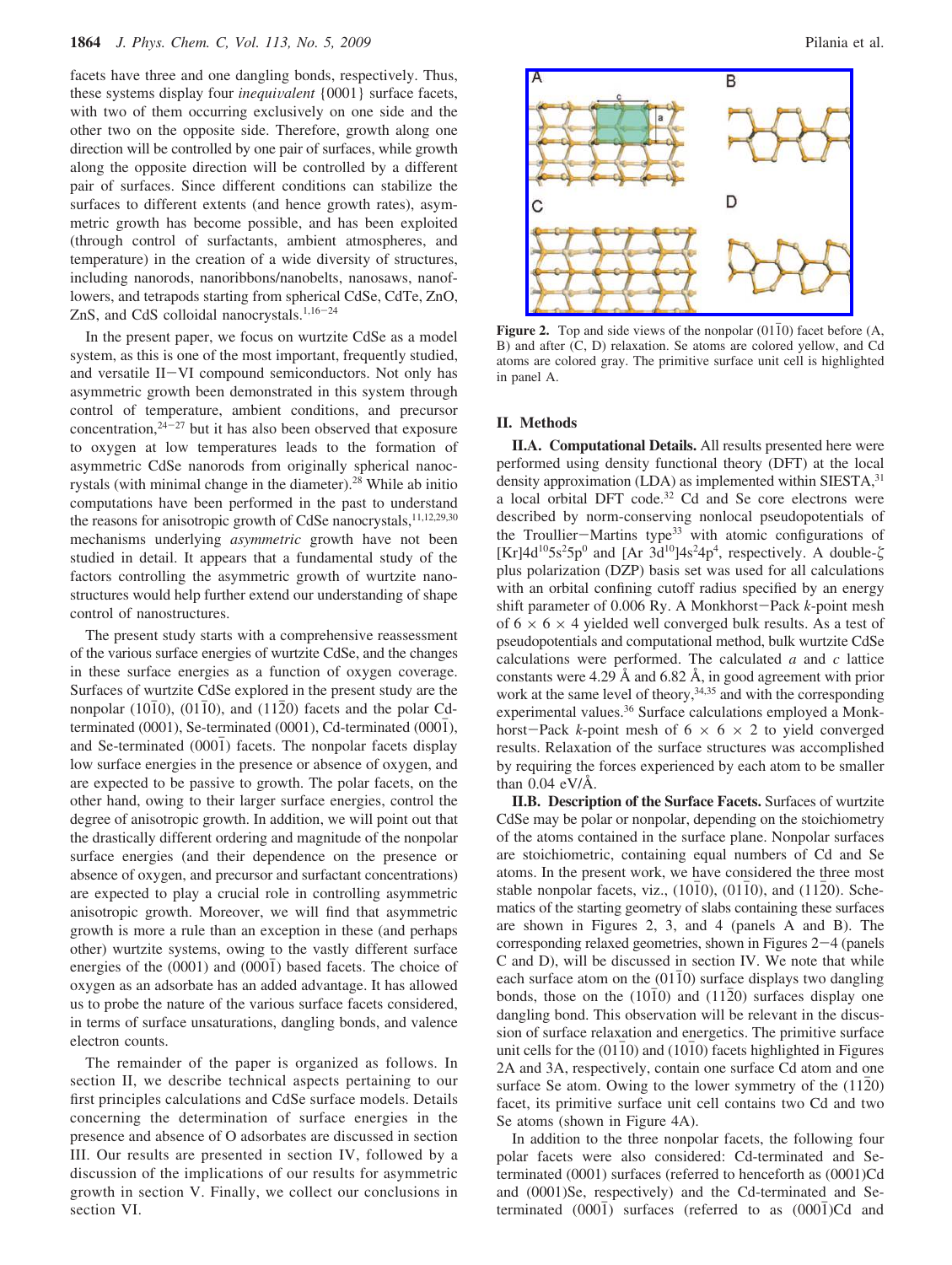

**Figure 3.** Top and side views of the nonpolar  $(10\overline{1}0)$  facet before (A, B) and after (C, D) relaxation. Se atoms are yellow, and Cd atoms are gray. The primitive surface unit cell is highlighted in panel A.



**Figure 4.** Top and side views of the nonpolar  $(11\overline{2}0)$  facet before  $(A, B)$ B) and after (C, D) relaxation. The primitive surface unit cell is highlighted in panel A.



**Figure 5.** Top and side view of the relaxed polar  $(0001)$ Se  $(A, B)$ and  $(000\bar{1})$ Se (C, D) facets. The primitive surface unit cell is highlighted in each case. The complementary Cd-terminated surfaces are obtained by interchanging the yellow and gray atoms.

 $(0001)$ Se, respectively). The  $(0001)$ Cd facet and its complementary (0001)Se facet have one dangling bond per surface atom, while the (0001)Cd facet and its complementary (0001)Se facet have three dangling bonds per surface atom, as shown schematically in Figure 5. Each surface atom can be associated with a primitive cell, as highlighted in Figure 5A,C.

All slabs considered in the present work, each containing a top and a bottom surface, were two bulk lattice units thick in the direction normal to the surface. A vacuum of approximately 12 Å was placed above the slabs in order to avoid any spurious interaction between adjacent slabs along the slab surface normals.

# **III. Thermodynamic Details**

**III.A. Relaxed Surface Energies.** In the case of nonpolar surfaces having identical terminations on the top and bottom surfaces of the slab, the surface energy (after all the atoms have been allowed to relax to their equilibrium positions) is given by

$$
\sigma_{\text{relaxed}}^{\text{np}} = \frac{E_{\text{slab,relaxed}} - n_{\text{CdSe}} E_{\text{bulk,CdSe}}}{2A} \tag{1}
$$

where  $E_{\text{slab,relaxed}}$  is the total energy of the geometry-optimized (or "relaxed") slab,  $n_{\text{Case}}$  is the number of CdSe pairs in the slab,  $E_{\text{bulk,CdSe}}$  is the total energy per CdSe pair of bulk wurtzite CdSe, and *A* is the surface area. The factor 2 accounts for the presence of two identical (top and bottom) surfaces, and the superscript "np" represents nonpolar surfaces.

In the case of polar surfaces, if we require that our slab system contains an integer number of CdSe pairs (so that a bulk reference energy is available to determine surface energies), the top and bottom surfaces will be inequivalent (e.g., (0001)Cd and  $(000\bar{1})$ Se, or  $(0001)$ Se and  $(000\bar{1})$ Cd). On the other hand, if we make both the top and bottom surfaces Cd-terminated (or both Se-terminated), we will lose the ability to define a suitable bulk reference (as in this case we will not have an integer number of CdSe pairs). Furthermore, in the case of wurtzite CdSe, the latter possibility will still lead to inequivalent top and bottom surfaces (e.g.,  $(0001)$ Cd and  $(000\bar{1})$ Cd, or  $(0001)$ Se and  $(0001)$ Se) due to the lack of inversion symmetry.

Owing to these complications, it is necessary to introduce the chemical potential of either Cd or Se, as well as to go beyond slab supercell methods to determine the surface energy of polar surfaces, as has been elaborately discussed elsewhere.<sup>29,37</sup>

In the present work, we used the chemical potential of Cd  $(\mu_{\text{Cd}})$ , which as described by others,<sup>14,29</sup> has to satisfy the following bounds:

$$
E_{\text{bulk,Cd}} + \Delta H_{\text{f,CdSe}} \le \mu_{\text{Cd}} \le E_{\text{bulk,Cd}} \tag{2}
$$

where Δ*H*<sub>f, CdSe</sub> is the heat of formation of CdSe from elemental Cd and Se, and  $E_{\text{bulk,Cd}}$  and  $E_{\text{bulk,Se}}$  are the energy per Cd and Se atom, respectively, of the corresponding elemental bulk systems obtained from separate total energy calculations. We will define the two extreme values for  $\mu_{\text{Cd}}$  as those related to a Cd atom in a Cd-poor (minimum  $\mu_{\text{Cd}}$ ) CdSe crystal and in a Cd-rich (maximum  $\mu_{\text{Cd}}$ ) CdSe crystal. Surface energies are linearly related to  $\mu_{\text{Cd}}$  over this allowed range.<sup>14</sup> We note that, although the allowed range of  $\mu_{\text{Cd}}$  can be properly defined, identification of the value of  $\mu_{\text{Cd}}$  corresponding to specific chemical conditions is nontrivial. For instance, the Gibbs-Thompson equation implies that the chemical potential will vary with the size of a nanocrystal.<sup>38</sup> Here, we use  $\mu_{\text{Cd}}$  as a semiquantitative measure of the chemical environment (i.e., the Cd precursor concentration) in which the nanocrystal is growing.

Furthermore, in the present work, rather than go beyond the slab supercell treatment, we have used the (0001)Cd surface energy values under Cd-rich and Cd-poor conditions as calculated by Manna et al., combined with three separate slab geometry calculations involving polar surfaces to determine all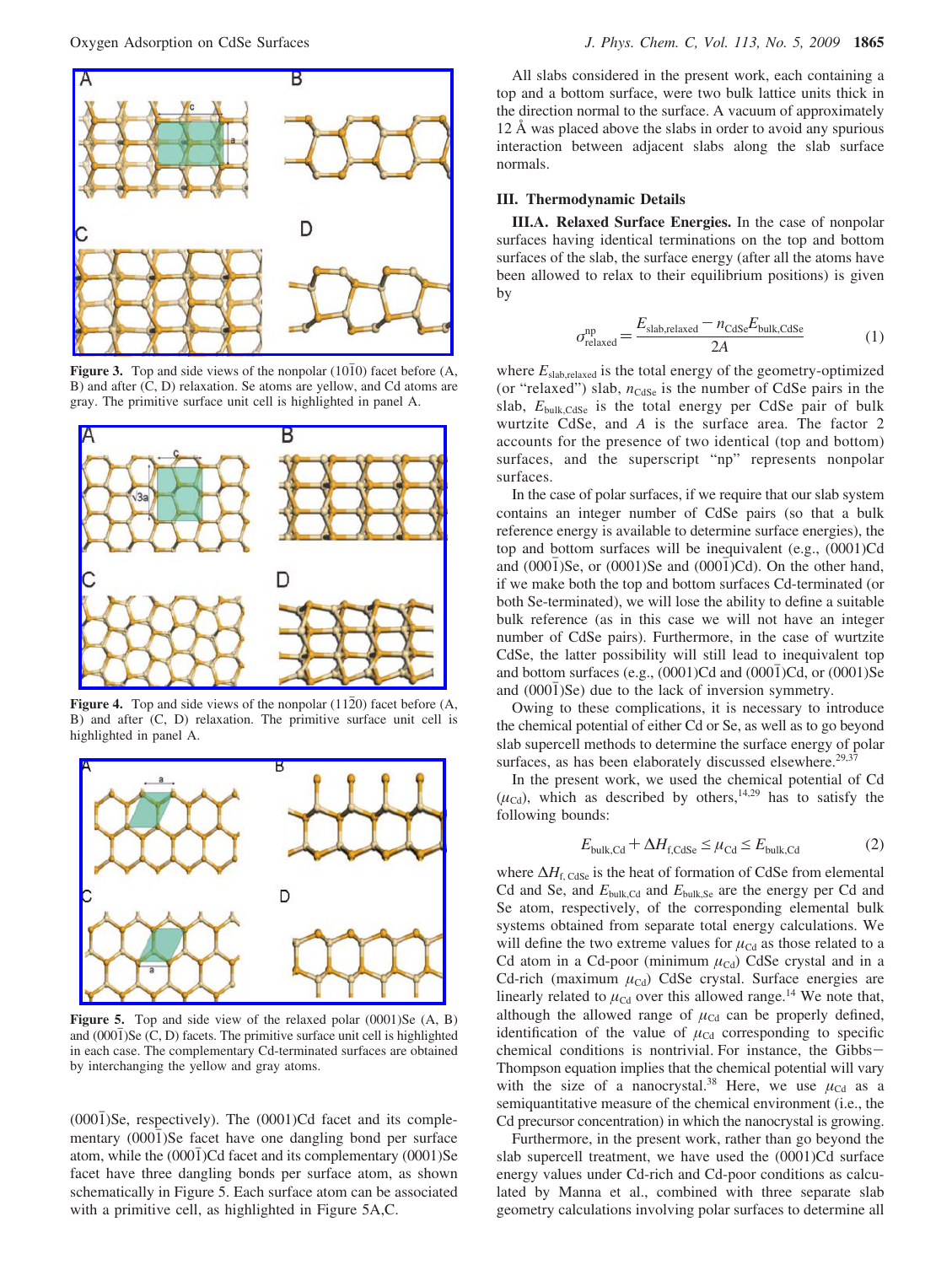$\mu_{\text{Cd}}$ -dependent polar surface energies, as described below. These energies form the baseline for our investigation of the impact of oxygen adsorption on CdSe surfaces.

Slab 1 had  $(0001)$ Cd and  $(000\bar{1})$ Se facets as the top and bottom surfaces. The sum of the surface energies of the top and bottom surfaces of slab 1 is given as

$$
\sigma_{\text{relaxed}}^{(0001)Cd} + \sigma_{\text{relaxed}}^{(0001)Se} = \frac{E_{\text{slab1,relaxed}} - n_{\text{CdSe}} E_{\text{bulk,CdSe}}}{A}
$$
 (3)

Manna et al.<sup>14</sup> report a (0001)Cd surface energy value of 95 meV/ $\AA^2$  under Cd-poor conditions (i.e., when  $\mu_{\text{Cd}} = E_{\text{bulk, Cd}} +$  $\Delta H_{\text{f, CdSe}}$ ) and 75 meV/ $\AA$ <sup>2</sup> under Cd-rich conditions (i.e., when  $\mu_{\text{Cd}} = E_{\text{bulk, Cd}}$ . Using these values, we have computed the surface energies of the  $(000\bar{1})$ Se surface across the allowed range of  $\mu_{\text{Cd}}$  by noting that  $\sigma_{\text{relaxed}}^{(0001)\text{Cd}}$  and  $\sigma_{\text{relaxed}}^{(0001)\text{Se}}$  are linearly dependent on  $\mu_{\text{Cd}}$  (although their sum is a constant).

Our second slab (slab 2) contained the (0001)Cd and  $(000\bar{1})$ Cd facets as the top and bottom surfaces. Since these two facets are not complementary facets, the slab does not have an integer number of CdSe pairs. Thus the sum of the surface energies of the top and bottom surfaces will explicitly depend on  $\mu_{\text{Cd}}$ , and is given by

$$
\sigma_{\text{relaxed}}^{(0001)Cd} + \sigma_{\text{relaxed}}^{(0001)Cd} = \frac{E_{\text{slab2,relaxed}} - n_{\text{Cd}}\mu_{\text{Cd}} - n_{\text{Se}}\mu_{\text{Se}}}{A} =
$$

$$
\frac{E_{\text{slab2,relaxed}} - (n_{\text{Cd}} - n_{\text{Se}})\mu_{\text{Cd}} - n_{\text{Se}}E_{\text{bulk,CdSe}}}{A} \tag{4}
$$

where  $n_{\text{Cd}}$  and  $n_{\text{Se}}$  are the number of Cd and Se atoms in the slab, respectively. Since the  $\mu_{Cd}$ -dependent surface energy of the (0001)Cd facet is available from ref 14, the  $\mu_{\text{Cd}}$ -dependent  $(000\bar{1})Cd$  surface energy was obtained from eq 4.

Finally, the  $\mu_{\text{Cd}}$ -dependent (0001)Se surface energy was computed using slab 3, which had the  $(0001)Cd$  and  $(0001)Se$ complementary facets as the top and bottom surfaces, using a procedure analogous to the one adopted in the case of slab 1 and using the  $\mu_{\text{Cd}}$ -dependent surface energy values for  $(0001)$ Cd obtained from the slab 2 calculation. Thus, all the polar surface energies across the range of allowed chemical potentials were determined using the literature value for one surface energy at the two extreme values of the Cd chemical potential.

**III.B. Surface Relaxation Energies.** In the present work, we define the surface relaxation energy per unit area to be the difference between surface energies of the bulk terminated unrelaxed and relaxed surfaces. Thus, the relaxation energy for a nonpolar surface can be calculated from the difference in total energies of the unrelaxed slab  $E_{\text{slab,unrelaxed}}$  and of the same slab after full relaxation using

$$
\Delta \sigma_{\text{relaxation}}^{\text{np}} = \frac{E_{\text{slab,unrelaxed}}^{\text{np}} - E_{\text{slab,relaxed}}^{\text{np}}}{2A}
$$
 (5)

In the case of a slab containing different top and bottom polar surface terminations, the surface relaxation energy of each terminating polar facet was determined by fixing the top or bottom half of the slab atoms at their bulk positions and letting the remaining atoms relax to their equilibrium positions. The surface relaxation energy is given by

$$
\Delta \sigma_{\text{relaxation}}^{\text{p}} = \frac{E_{\text{slab,unrelaxed}}^{\text{p}} - E_{\text{slab,relaxed}}^{\text{p}}}{A}
$$
 (6)

where the superscript "p" represents polar surfaces.

**III.C. O-Covered Surfaces.** In this study, we considered the binding of O atoms to the nonpolar and polar surfaces described

**TABLE 1: Surface Relaxation Energy (in meV/Å2 ) of Various CdSe Wurtzite Facets**

| facet                 | $\Delta \sigma_{\rm relaxation}$ |
|-----------------------|----------------------------------|
| (1010)                | 21.20                            |
| (0110)                | 45.12                            |
| (1120)                | 34.83                            |
| $(0001)$ Cd           | 10.23                            |
| $(0001)$ Se           | 11.20                            |
| $(000\overline{1})Cd$ | 12.71                            |
| $(0001)$ Se           | 11.90                            |

above. O coverages ranging from zero to one monolayer have been studied. In order to quantify the impact of O passivation, we focus on the O binding energy and the surface energy of the O-covered surface, as a function of O coverage. We define the binding energy  $(E_b)$  due to the adsorption of an O atom (for a given surface coverage) as the energy released per adsorbed O atom, given as

$$
E_{\rm b} = \frac{E_{\rm slab,relaxed} + \frac{n_{\rm O}}{2}\mu_{\rm O_2, gas} - E_{\rm slab,relaxed, O}}{n_{\rm O}}\tag{7}
$$

where  $n_0$  is the number of O atoms adsorbed on the surface,  $\mu_{\text{O}_2}$ ,gas is the chemical potential of  $\text{O}_2$  in the gas phase (taken here to be the DFT total energy of an  $O_2$  molecule), and  $E_{\text{slab,relaxed,O}}$  is the total energy of the slab with O atoms on one side of the slab on the surface of interest. The surface energy of the O-covered surface was calculated using

$$
\sigma_{\text{relaxed,O}} = \sigma_{\text{relaxed}} - n_{\text{O}} E_{\text{b}} / A \tag{8}
$$

Finally, we mention that adsorption of O on surfaces is a multistep process, involving physisorption of  $O_2$ , followed by <sup>O</sup>-O bond breakage, and finally chemisorption of atomic O, with activation barriers associated with the adsorption process. As we are primarily concerned with the thermodynamics of adsorption in this paper, we do not consider these initial steps. Also, finite temperature effects<sup>39</sup> have not been taken into account in the present study. While this factor may be important in general, the qualitative aspects of our main conclusions, which rely on the ordering and *relative* magnitudes of surface energies, are not expected to change considerably.

### **IV. Results**

**IV.A. Surface Relaxation.** Our results for the optimized slab geometries are in good agreement with prior work $14,15,40$  and, in general, conform to the electron counting rules for II-VI semiconductor systems proposed earlier.<sup>41</sup> Since Cd and Se have nominal valences of 2 and 6, respectively,  $sp<sup>3</sup>$  hybridization in bulk CdSe requires that a Cd atom contributes 1/2 electron to each of its four bonds to Se, and an Se atom contributes 3/2 electrons to each of its four bonds to Cd. Atoms at a surface display lower coordination, and hence unshared electrons. By suitable relaxation and reconstruction, a surface attempts to minimize its energy by optimally sharing the electrons at the surface, i.e., by rehybridizing, and the extent to which this is accomplished will depend on the nature of the surface and the number of unshared electrons.

In the case of the nonpolar (0110), (1010), and (1120) surfaces significant relaxation was observed, accompanied by significant surface relaxation energies as listed in Table 1. In general, comparison of initial and relaxed structures shows that surface Cd atoms move inward toward the bulk and the surface Se atoms tend to move outward, resulting in a tilting of the surface CdSe bond relative to the horizontal (see, for instance, panels B and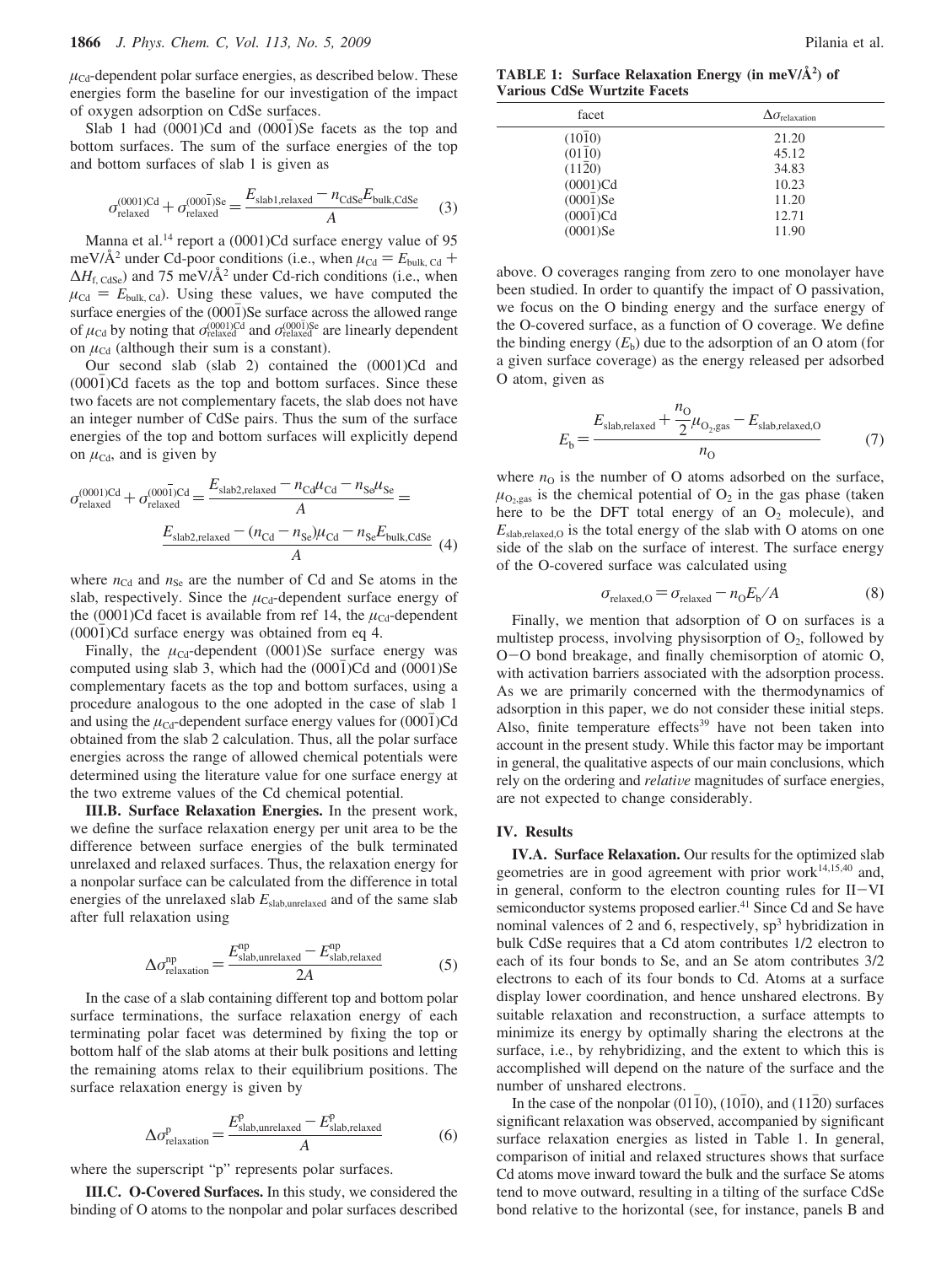

**Figure 6.** Surface energies for unpassivated polar and nonpolar facets as a function of Cd chemical potential.



**Figure 7.** Energy released per adsorbed oxygen atom on nonpolar CdSe facets, as a function of surface passivation.

D of Figures 2-4). This relaxation behavior can be understood in terms of the transfer of electrons from the Cd atoms to the more electronegative Se atoms at the surface. We note that, in the case of the  $(0110)$  surface, each surface atom displays two dangling bonds, while the  $(1010)$  and  $(1120)$  surface atoms display one dangling bond each. Thus, Cd atoms at  $(10\bar{1}0)$  and  $(11\overline{2}0)$  surfaces can donate their unshared  $1/2$  electron to the surface Se atoms, resulting in a more planar 3-fold configuration around the surface Cd atom accompanied by the inward movement of surface Cd atoms, as seen before in CdSe quantum  $dots^{35}$  and quantum wires.<sup>34</sup> The surface Se atoms, on the other hand, possess a doubly filled dangling bond, which is preferentially exposed to any incoming electronegative species (such as O as discussed below). A similar, but more intensified, process occurs at the  $(01\bar{1}0)$  surface as the surface atoms contain two dangling bonds to begin with. Thus, the  $(0110)$  surface relaxation is more pronounced.

In the case of the polar  $(0001)Cd$ ,  $(000\bar{1})Cd$ ,  $(0001)Se$ , and (0001)Se surfaces, no significant relaxation was observed. As these surfaces have only one type of atomic species (either Cd or Se, with one or three dangling bonds), transfer of electrons from the dangling bonds is not possible (at least for the surface unit cells considered here) and hence there is no clear pathway available for relaxation. Thus, the surface relaxation energies of nonpolar facets were found to be significantly smaller than those of nonpolar facets (Table 1).

**IV.B. Unpassivated Surface Energies.** The surface energies of all relaxed surfaces were computed using the procedure described in section III.A, and are shown in Figure 6 over the



**Figure 8.** Surface energies of nonpolar CdSe facets as a function of oxygen passivation.



**Figure 9.** Top and side views of 3-fold, bridge, and on-top (A, B, C) adsorption sites for oxygen on polar facets.



**Figure 10.** Binding energy of oxygen atom on polar (0001)Cd and (0001)Se facets, as a function of surface passivation for different oxygen adsorption sites.

allowed range of  $\mu_{\text{Cd}}$  values. The surface energies of nonpolar surfaces do not depend on  $\mu_{\text{Cd}}$  and therefore are shown as horizontal lines in the plot. Interestingly, the two nonpolar surfaces with one dangling bond per surface atom,  $(10\bar{1}0)$  and  $(11\overline{2}0)$ , were found to have the same surface energy (41 meV/  $\AA^2$ ). These results are in close agreement with those reported by Manna et al.<sup>14</sup> (42 and 37 meV/ $\AA$ <sup>2</sup>, respectively, for the  $(10\overline{1}0)$  and  $(11\overline{2}0)$  facets). The surface energy for the  $(01\overline{1}0)$ facet was calculated to be 87 meV/ $\AA$ <sup>2</sup>. Its higher value relative to the  $(1010)$  and  $(1120)$  surfaces is justified by the larger number of dangling bonds per surface atom on this surface.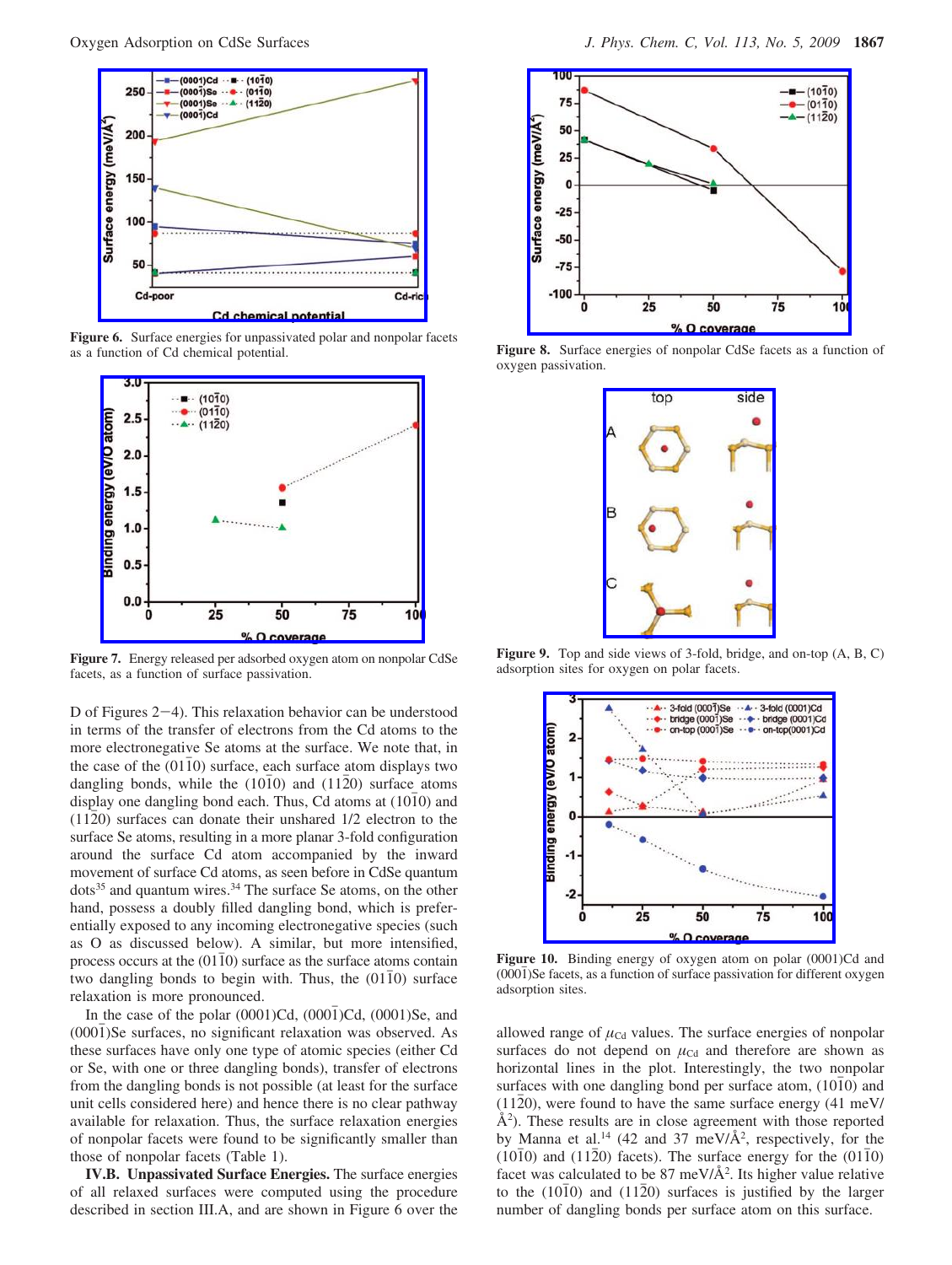**TABLE 2: Bond Lengths and Binding Energies of Oxygen on CdSe Polar Facets**

| site<br>surface       |        | binding energy (eV/atom) |         |         |                     |        |        |
|-----------------------|--------|--------------------------|---------|---------|---------------------|--------|--------|
|                       |        | oxygen coverage          |         |         | bond length $(\AA)$ |        |        |
|                       |        | 11%                      | 25%     | 50%     | 100%                | $Cd-O$ | $Se-O$ |
| $(0001)$ Cd           | 3-fold | 2.76                     | 1.71    | 0.06    | 0.53                | 2.35   |        |
|                       | bridge | 1.43                     | 1.18    | 1.00    | 0.98                | 2.22   |        |
|                       | on-top | $-0.20$                  | $-0.59$ | $-1.33$ | $-2.03$             | 2.03   |        |
| $(0001)$ Se           | 3-fold | 0.12                     | 0.23    | 0.11    | 0.95                |        | 1.72   |
|                       | bridge | 0.63                     | 0.28    | 1.21    | 1.27                |        | 1.67   |
|                       | on-top | 1.46                     | 1.48    | 1.41    | 1.34                |        | 1.54   |
| $(000\overline{1})Cd$ | 3-fold |                          | 2.68    | 2.96    | 1.73                | 2.49   |        |
|                       | bridge |                          | 2.34    | 2.15    | 1.61                | 2.19   |        |
|                       | on-top |                          | 0.05    | $-0.18$ | $-0.53$             | 1.94   |        |
| $(0001)$ Se           | 3-fold |                          | 8.18    | 4.96    | 2.83                |        | 1.60   |
|                       | bridge |                          | 9.18    | 5.45    | 2.89                |        | 1.60   |
|                       | on-top |                          | 9.85    | 6.08    | 2.37                |        | 1.56   |

Turning to polar facets, it is apparent from Figure 6 that the sums of surface energies for the two pairs of complementary polar facets,  $\sigma$ [(0001)Cd] +  $\sigma$ [(0001)Se] and  $\sigma$ [(0001)Cd] + *σ*[(0001)Se], are always constant and are equal to 68 and 167 meV/Å2 , respectively. The stability of the Cd-terminated polar surfaces increases as we move from Cd-poor to Cd-rich conditions, while the Se-terminated polar surfaces display the opposite behavior. Comparison between the polar surfaces with three dangling bonds per surface atom reveals that  $(000\bar{1})Cd$ surface is more stable than (0001)Se surface throughout the range of chemical potential considered. On the other hand, in the case of polar surfaces with one dangling bond per surface atom, the  $(000\bar{1})$ Se surface is more stable than the  $(0001)$ Cd surface for the entire range of allowed  $\mu_{\text{Cd}}$ .

**IV.C. Oxygen Adsorption on Nonpolar Facets.** On nonpolar surfaces, it was found that oxygen has a strong tendency to adsorb on Se surface atoms and stable configurations were achieved when each Se dangling bond was passivated by an O atom (i.e., when O atoms were placed at locations close to the missing neighbors of the surface Se atoms). Coordination of O atoms to surface Cd atoms did not result in stable configurations. These observations are entirely consistent with the charge transfer notions discussed in section IV.A, that electron transfer from Cd to Se atoms at the surface results in surface Se atoms with one dangling bond in the case of  $(10\bar{1}0)$  and  $(11\bar{2}0)$  surfaces and two dangling bonds in the case of  $(01\bar{1}0)$  surfaces. Each dangling bond contains two electrons available for donation or bonding with an O atom. Thus, in the case of the  $(10\overline{1}0)$  surface, which contains one Se atom and one Cd atom per surface unit cell (and one "rehybridized" dangling bond per Se atom), the maximum possible stable O coverage was one O atom per surface unit cell (50% surface coverage). The  $(11\overline{2}0)$  surface contains two CdSe pairs per surface unit cell, and hence, a 25% surface O coverage representing one O atom per surface unit cell bound to one of the two surface Se atoms and a 50% O coverage corresponding to an O atom bound to each of the two surface Se atoms were possible. Finally, in the case of the  $(01\overline{1}0)$ surface which contains a CdSe pair per unit cell but with Se atom displaying two dangling bonds, 50% (one O atom per surface Se atom) and 100% (two O atoms per surface Se atom) surface O coverages were possible, and investigated.

Figure 7 shows the binding energy per O atom for all nonpolar surfaces and surface O coverages considered. It can be seen that the binding of O atoms in all these cases is exothermic. The binding energy per O atom on the  $(1120)$  facet is 1.1 eV for both 25% and 50% surface O coverage, while that for the  $(10\bar{1}0)$  surface is a little higher (1.4 eV) for 50% passivation. In contrast to the (1120) facet, the binding energy on the  $(01\overline{1}0)$ 

facet is a function of surface coverage. This result can be explained by considering that, unlike on the  $(11\overline{2}0)$  facet, two O atoms are adsorbed on the same Se atom on the  $(01\overline{1}0)$ surface. The adsorption of the second oxygen atom on the same Se atom is even more exothermic compared to the first one.

Figure 8 displays the surface energies of the considered oxygen passivated nonpolar facets as a function of surface coverage. Owing to the exothermic nature of O adsorption on all the nonpolar facets considered, the oxygen passivated nonpolar facets have significantly lower surface energies compared to unpassivated relaxed facets. Owing to the constant binding energy, the surface energy of the  $(11\overline{2}0)$  surface decreases at a constant rate as we increase oxygen passivation from 0 to 50%. However, the surface energy of  $(0110)$  facet decreases at an increasing rate on oxygen passivation due to the increasing exothermicity of the adsorption process. These results show that when exposed to an appropriate level of oxygen atmosphere, nonpolar facets will tend to adsorb oxygen and attain a thermodynamically stable configuration, hindering further growth of these facets.

**IV.D. Oxygen Adsorption on Polar Facets.** The polar CdSe surfaces revealed a much richer variety of O binding modes than the nonpolar surfaces. Three different adsorption sites, namely, 1-fold (or on-top), 2-fold (or bridge), and 3-fold, were considered. These binding modes are shown in Figure 9. In each case, O was initially placed 2 Å above the surface. Again, as in nonpolar facets, we define 100% surface passivation as the configuration corresponding to one O atom adsorbed per surface atom. In order to obtain a deeper understanding of the nature of the polar surfaces, and the character of dangling bonds at surface atoms, a large number of surface O coverages (than in the case of nonpolar surfaces) were considered by using  $2 \times 2$ and  $3 \times 3$  surface unit cells.

*IV.D.1. Adsorption on (0001)Cd and (0001*j*)Se Facets (Displaying One Dangling Bond per Surface Atom).* Figure 10 and Table 2 report the calculated binding energies for the  $(0001)$ Cd and  $(000\bar{1})$ Se facets upon passivation with oxygen on the three different adsorption sites. Passivation of 25%, 50%, and 100% represent one, two, and four O atoms adsorbed on a  $2 \times 2$  supercell, respectively. A  $3 \times 3$  cell with one oxygen adsorbed on it was also considered in both (0001)Cd and  $(0001)$ Se cases to calculate the binding energy at a lower surface passivation level of 11%. We find that at low passivation (25% or less) O adsorption at the 3-fold site on (0001)Cd is very stable with high binding energy (2.7 eV), while at higher levels of oxygen passivation the bridge site becomes the most exothermic adsorption site with an almost constant binding energy of 1 eV. We note that the on-top adsorption site on  $(0001)$ Cd is the only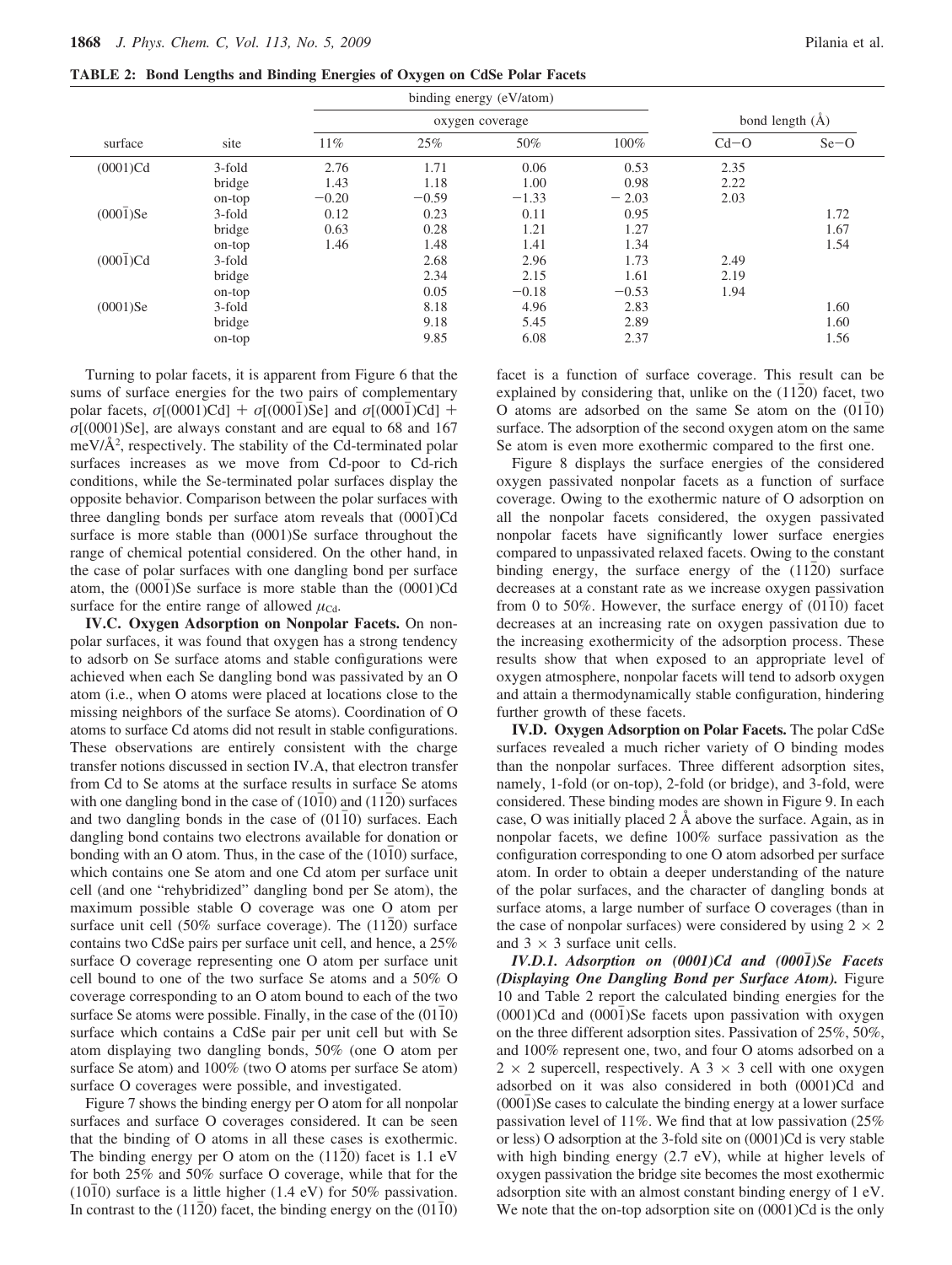

Figure 11. Surface energies of oxygen-passivated (0001)Cd and  $(0001)$ Se facets, as a function of surface passivation. (A) Cd-rich case; (B) Cd-poor case.

endothermic site among all sites considered, with the degree of endothermicity increasing with coverage. For the  $(000\bar{1})$ Se facet, energy released is highest when O atoms are adsorbed on the electron-rich on-top site. Calculated Cd-O and Se-O bond lengths for 100% O passivation are also shown in Table 2. We note that the shortest bond length was always achieved for ontop site adsorption while 3-fold adsorption site always results in the longest bond length.

Using eq 8 and the adsorption energies of O shown in Figure 10, the calculated surface energies of  $(0001)$ Cd and  $(0001)$ Se facets for the two extreme values of Cd chemical potential (corresponding to Cd-rich and Cd-poor conditions) were calculated and are shown in Figure 11. It can be seen that, for the entire range of O coverages considered, and for both extremes of  $\mu_{\text{Cd}}$ , the (0001)Cd facet displays higher surface energy than the  $(0001)$ Se facet for the most favored O binding mode.

*IV.D.2. Adsorption on (0001*j*)Cd and (0001)Se Facets (Displaying Three Dangling Bonds per Surface Atom).* The results of our binding energy calculation for polar facets with three dangling bonds per surface atom are reported in Figure 12 and Table 2. As a general observation, adsorption energy of O on (0001)Se facet is a decreasing function of surface passivation while it is almost constant for the  $(000\bar{1})Cd$  facet. This trend is consistent with the observation that O atoms adsorbed on (0001)Se display a propensity to stay above the surface, resulting in increased electrostatic repulsion with coverage, and consequently a drop in binding energy per adsorbed O. On the other hand, adsorbed O atoms on  $(0001)Cd$ tend to penetrate the surface layer (except in the case of the endothermic on-top site binding mode), thereby resulting in an effective "screening" of an O from its neighbors, and a constant



Figure 12. Binding energy of oxygen atom on polar (0001)Se and  $(000\bar{1})$ Cd facets as a function of surface passivation for different adsorption sites.

binding energy with increasing coverage. Furthermore, the binding energy of O on the (0001)Se facet was found to be remarkably high at low surface coverages, with the preferred binding mode being the on-top site. As coverage increases, all three binding modes become favored somewhat equally, with the bridge site being slightly preferred over the other two modes. On the (0001)Cd surface, the 3-fold site is the most preferred across the range of O coverages considered. Consistent with the behavior previously seen in the case of (0001)Cd facet, ontop site O adsorption is endothermic on the  $(0001)Cd$  facet as well.

Figure 13 shows the surface energy of the (0001)Se and  $(0001)$ Cd facets as a function of surface O passivation for two extremes of Cd chemical potential. Features different from those in Figure 11 can be seen. For instance, the ordering of the  $(0001)$ Se and  $(0001)$ Cd surface energies depends on the level of O coverage and  $\mu_{\text{Cd}}$ . While the (0001)Cd surface is more stable than the (0001)Se surface in the absence of O (regardless of  $\mu_{\text{Cd}}$ , the stability trend is reversed when the O coverage exceeds ∼10% under Cd-rich conditions, and is not reversed under Cd-poor conditions. In other words, in an abundant O atmosphere, the relative stability of the (0001)Cd facet is higher in Cd-poor conditions, while Cd-rich conditions render the (0001)Se facet more stable.

### **V. Discussion**

One of the underlying motivations for the present study was to gain insights into the causes of asymmetric growth in wurtzite semiconductors such as CdSe, as well as to assess the influence of adsorbed oxygen on this type of growth. We make the observation (based on Figure 1) that growth along, say, the (0001) direction occurs through successive and interconvertible creation of (0001)Cd and (0001)Se surfaces. Thus, for vigorous growth to occur preferentially along the (0001) direction, the surface energy of *both* the (0001)Cd and (0001)Se surfaces should necessarily be high relative to that of all other surface facets. Even if one of these two surfaces has a low surface energy, growth along the (0001) direction will be impeded. In fact, this is the situation in the case of clean CdSe surfaces, i.e., in the absence of oxygen adsorbates, as can be inferred from Figure 6 regardless of the value of the Cd chemical potential. Although the (0001)Se surface energy is high, the (0001)Cd surface energy is low (almost as low as that of the stable nonpolar  $(01\bar{1}0)$  facet). Likewise, growth along the  $(0001)$  direction is also expected to be practically nonexistent in the absence of oxygen as the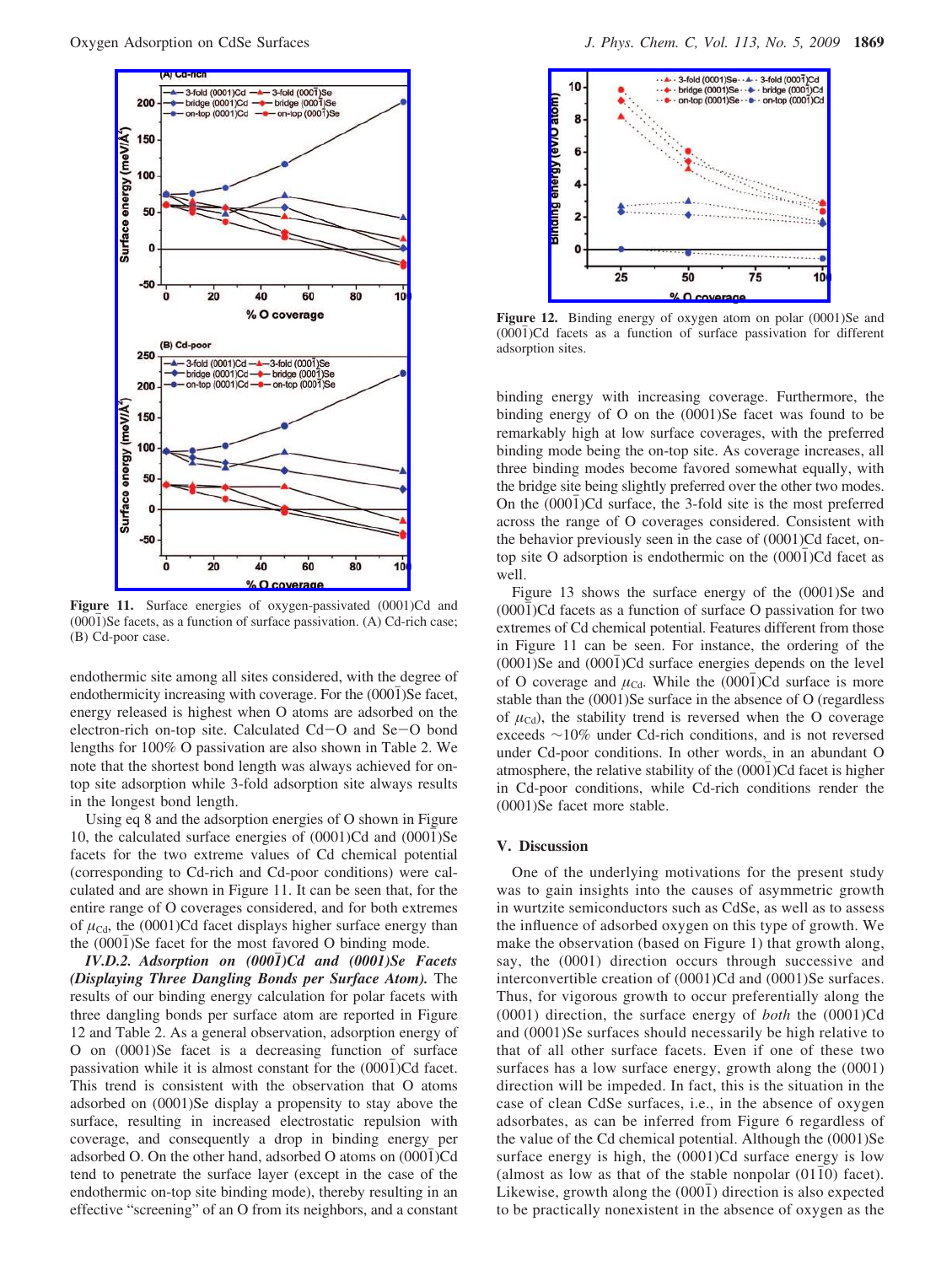

Figure 13. Surface energies of oxygen-passivated (0001)Se and  $(0001)$ Cd facets, as a function of surface passivation. (A) Cd-rich case; (B) Cd-poor case.

 $(000\bar{1})$ Se surface energy is quite low, for all allowed values of the Cd chemical potential. The only surfaces with large surface energies are the  $(0001)$ Se and  $(0001)$ Cd surfaces under Cd-poor conditions, but these are complementary surfaces on opposite sides of the nanocrystal, and so cannot enable active growth along either direction. For these reasons, in the absence of surfactants and conditions that could drastically change the ordering and magnitude of surface energies from the values predicted in Figure 6, CdSe nanocrystals are not expected to display asymmetric *or* anisotropic growth, and will be roughly spherical.

The picture changes dramatically when the surfaces are exposed to oxygen. Based on the results pertaining to oxygen adsorption from the previous section, Figure 14 has been created, which is analogous to Figure 6 that applies to clean surfaces. For clarity, Figure 14 shows the surface energy results corresponding to surfaces with the highest achievable level of oxygen passivation considered here, and for the most stable oxygen binding modes. For instance, results corresponding to 50% oxygen passivation for the  $(11\overline{2}0)$  facet and 100% oxygen passivation for all the other facets are displayed. Our conclusions that follow from Figure 14 are listed below.

1. We note that the ordering of surface energy for both polar and nonpolar facets changes significantly upon O passivation.

2. In the case of all the nonpolar facets, the propensity for O adsorption far outweighs the energy needed to create the surfaces in the first place, resulting in net negative values for the surface



**Figure 14.** Surface energies for oxygen-passivated polar and nonpolar facets as a function of Cd chemical potential. Results corresponding to oxygen adsorption at the most stable adsorption site (most exothermic) and at the maximum possible oxygen coverage are shown.

energy. O adsorption thus renders all these surfaces very stable, and passive to further growth.

3. The O-covered  $(000\bar{1})Cd$  surface displays negative surface energy (and, hence, is very stable) under Cd-rich conditions, but displays large values (and is relatively unstable) under Cdpoor conditions. However, the (0001)Se surface displays a low (negative) surface energy, regardless of the choice of the  $\mu_{\text{Cd}}$ value. This behavior of the  $(000\bar{1})$ Se surface (notwithstanding the  $\mu_{\text{Cd}}$  dependence of the (0001)Cd surface energy) implies a sluggishness of growth along the  $(000\bar{1})$  direction, for the entire allowed  $\mu_{\text{Cd}}$  range.

4. *Both* the (0001)Cd and (0001)Se surfaces display large positive values of the surface energy relative to all other surfaces for a large range of allowed intermediate  $\mu_{\text{Cd}}$  values, indicating the possibility of preferential growth along the (0001) direction.

In addition, we note that preferential growth along the  $(0001)$ direction is possible, provided both the  $(000\bar{1})$ Se and  $(000\bar{1})$ Cd surfaces are simultaneously high in energy, relative to all other surfaces, e.g., due to a reduced tendency of surfactants to bind to these surfaces. This, in fact, has been observed in the case of surfactant ligands such as tetradecylphosphonic acid and hexylphosphonic acid, in which cases growth along the  $(000\bar{1})$ direction is believed to occur.<sup>1</sup>

Finally, we note that *symmetric* anisotropic growth (i.e., comparable growth rates along both  $(0001)$  and  $(0001)$  directions) is highly improbable in wurtzite CdSe systems owing to the requirement of high surface energies of all four polar surfaces, which is difficult to achieve given the vastly different magnitudes of the four surface energies and their chemical potential dependences. It is reasonable to assume that such symmetric growth is also improbable in other wurtzite systems, providing a rationale for the diversity of nanostructure shapes that have been successfully created in the past.

# **VI. Summary**

We have presented a comprehensive ab initio study of clean and oxygen-covered polar and nonpolar wurtzite CdSe surfaces. The ordering and relative magnitudes of the surface energies are used to comment about the possibility of asymmetric and anisotropic growth in these systems. Our results can be summarized as follows:

(a) Among the clean surfaces, the nonpolar ones (containing equal numbers of Cd and Se atoms at the surface plane) display the most relaxation, while the polar ones (which are either Cdor Se-terminated) show almost no tendency for relaxation. This